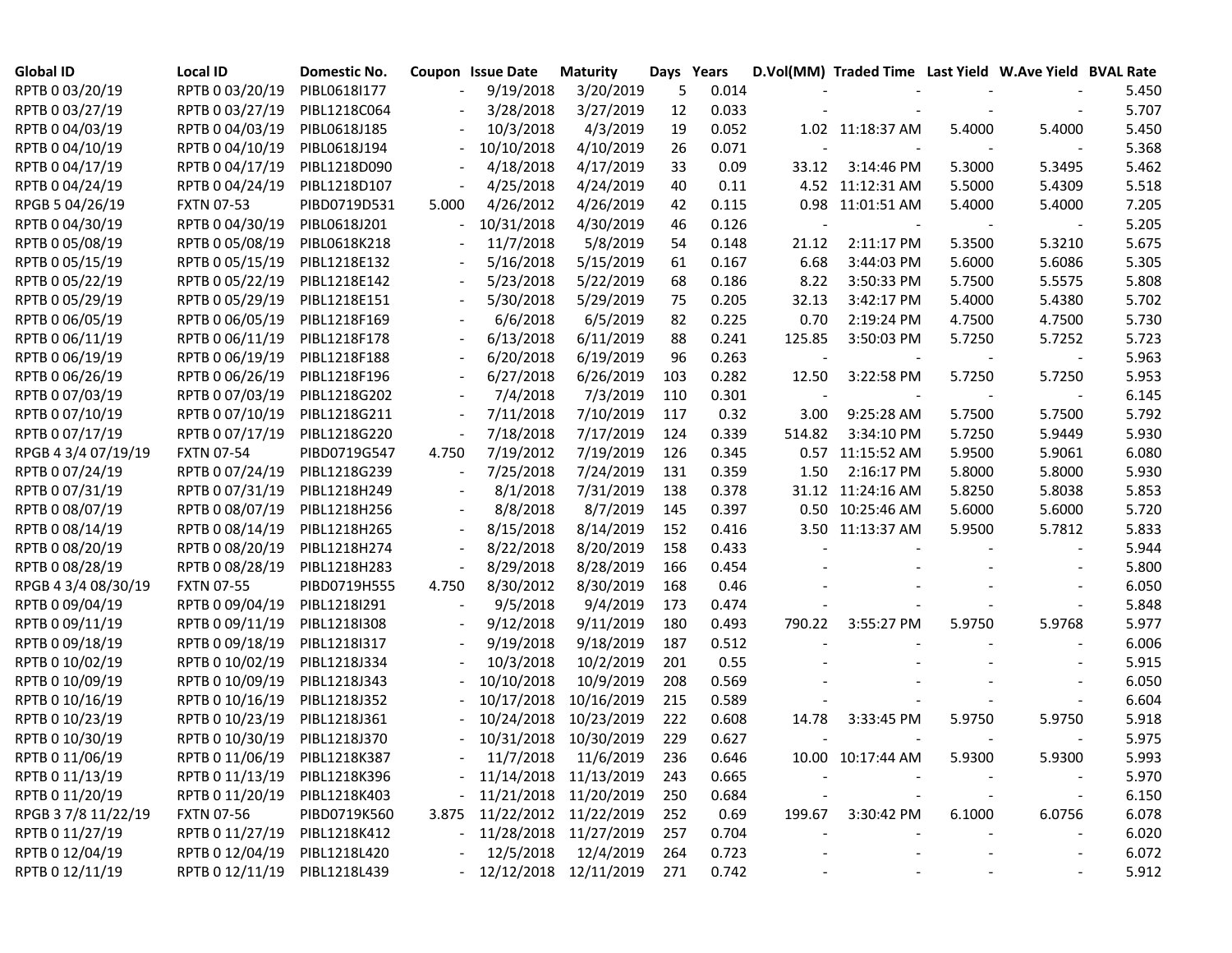| <b>Global ID</b>     | <b>Local ID</b>   | <b>Domestic No.</b> |                          | Coupon Issue Date | <b>Maturity</b>            | Days Years |       |          | D.Vol(MM) Traded Time Last Yield W.Ave Yield BVAL Rate |        |        |       |
|----------------------|-------------------|---------------------|--------------------------|-------------------|----------------------------|------------|-------|----------|--------------------------------------------------------|--------|--------|-------|
| RPTB 0 01/08/20      | RPTB 0 01/08/20   | PIBL1219A019        |                          | 1/9/2019          | 1/8/2020                   | 299        | 0.819 |          | 3.00 11:50:27 AM                                       | 5.9750 | 5.9750 | 6.064 |
| RPGB 3 3/8 01/12/20  | <b>FXTN 03-22</b> | PIBD0320A229        | 3.375                    | 1/12/2017         | 1/12/2020                  | 303        | 0.83  |          |                                                        |        |        | 6.056 |
| RPTB 0 01/15/20      | RPTB 0 01/15/20   | PIBL1219A028        |                          | 1/16/2019         | 1/15/2020                  | 306        | 0.838 |          |                                                        |        |        | 6.120 |
| RPTB 0 01/22/20      | RPTB 0 01/22/20   | PIBL1219A037        |                          | 1/23/2019         | 1/22/2020                  | 313        | 0.857 |          |                                                        |        |        | 6.067 |
| RPTB 0 01/29/20      | RPTB 0 01/29/20   | PIBL1219A046        |                          | 1/30/2019         | 1/29/2020                  | 320        | 0.876 | 5.25     | 2:45:24 PM                                             | 6.0000 | 5.9990 | 5.949 |
| RPTB 0 02/05/20      | RPTB 0 02/05/20   | PIBL1219B054        |                          | 2/6/2019          | 2/5/2020                   | 327        | 0.895 | 450.11   | 10:48:43 AM                                            | 5.9500 | 5.9747 | 5.979 |
| RPTB 0 02/12/20      | RPTB 0 02/12/20   | PIBL1219B063        |                          | 2/13/2019         | 2/12/2020                  | 334        | 0.914 | 19.23    | 2:30:11 PM                                             | 5.9850 | 5.9921 | 5.993 |
| RPGB 7 3/4 02/18/20  | <b>FXTN 10-50</b> | PIBD1020B508        | 7.750                    | 2/18/2010         | 2/18/2020                  | 340        | 0.931 |          |                                                        |        |        | 5.939 |
| RPTB 0 02/19/20      | RPTB 0 02/19/20   | PIBL1219B072        | $\overline{\phantom{a}}$ | 2/20/2019         | 2/19/2020                  | 341        | 0.934 |          | 1.00 11:14:55 AM                                       | 5.9505 | 5.9505 | 5.963 |
| RPTB 0 03/11/20      | RPTB 0 03/11/20   | PIBL1219C106        |                          | 3/13/2019         | 3/11/2020                  | 362        | 0.991 | 74.25    | 3:52:45 PM                                             | 6.0275 | 6.0223 | 6.022 |
| RPGB 4 1/4 04/11/20  | RTB 03-08         | PIID0320D087        | 4.250                    | 4/11/2017         | 4/11/2020                  | 393        | 1.076 | 1,358.12 | 3:20:06 PM                                             | 6.0250 | 6.0679 | 6.088 |
| RPGB 7 1/4 08/19/20  | RTB 10-01         | PIID1020H015        | 7.250                    | 8/19/2010         | 8/19/2020                  | 523        | 1.432 |          |                                                        |        |        | 6.087 |
| RPGB 3 3/8 08/20/20  | <b>FXTN 05-73</b> | PIBD0520H735        | 3.375                    | 8/20/2015         | 8/20/2020                  | 524        | 1.435 |          |                                                        |        |        | 6.038 |
| RPGB 6 1/8 09/16/20  | <b>FXTN 10-51</b> | PIBD1020I510        | 6.125                    | 9/16/2010         | 9/16/2020                  | 551        | 1.509 |          |                                                        |        |        | 6.089 |
| RPGB 5 7/8 12/16/20  | <b>FXTN 10-52</b> | PIBD1020L525        | 5.875                    | 12/16/2010        | 12/16/2020                 | 642        | 1.758 |          |                                                        |        |        | 6.146 |
| RPGB 4 1/4 01/25/21  | <b>FXTN 03-23</b> | PIBD0321A236        | 4.250                    | 1/25/2018         | 1/25/2021                  | 682        | 1.867 |          |                                                        |        |        | 5.774 |
| RPGB 7 3/8 03/03/21  | RTB 10-02         | PIID1021C027        | 7.375                    | 3/3/2011          | 3/3/2021                   | 719        | 1.969 |          | 9.08 11:17:58 AM                                       | 6.1000 | 6.0006 | 5.841 |
| RPGB 3 1/2 03/20/21  | <b>FXTN 07-57</b> | PIBD0721C574        | 3.500                    | 3/20/2014         | 3/20/2021                  | 736        | 2.015 | 173.58   | 3:04:10 PM                                             | 6.0950 | 6.0840 | 6.095 |
| RPGB 6 1/2 04/28/21  | <b>FXTN 10-53</b> | PIBD1021D531        | 6.500                    | 4/28/2011         | 4/28/2021                  | 775        | 2.122 |          |                                                        |        |        | 6.306 |
| RPGB 4 7/8 06/13/21  | RTB 03-09         | PIID0321F092        | 4.875                    | 6/13/2018         | 6/13/2021                  | 821        | 2.248 | 18.43    | 2:46:23 PM                                             | 6.1000 | 6.0404 | 6.077 |
| RPGB 5 3/4 10/20/21  | RTB 10-03         | PIID1021J039        | 5.750                    | 10/20/2011        | 10/20/2021                 | 950        | 2.601 |          |                                                        |        |        | 6.188 |
| RPGB 5 3/4 11/24/21  | <b>FXTN 10-55</b> | PIBD1021K551        | 5.750                    | 11/24/2011        | 11/24/2021                 | 985        | 2.697 |          |                                                        |        |        | 6.053 |
| RPGB 63/801/19/22    | <b>FXTN 10-54</b> | PIBD1022G545        | 6.375                    | 7/19/2011         | 1/19/2022 1041             |            | 2.85  |          |                                                        |        |        | 6.048 |
| RPGB 4 01/26/22      | <b>FXTN 05-74</b> | PIBD0522A747        | 4.000                    | 1/26/2017         | 1/26/2022 1048             |            | 2.869 |          |                                                        |        |        | 6.020 |
| RPGB 15 03/14/22     | <b>FXTN 20-02</b> | PIBD2022C021        | 15.000                   | 3/14/2002         | 3/14/2022 1095             |            | 2.998 |          |                                                        |        |        | 5.941 |
| RPGB 4 7/8 08/02/22  | <b>FXTN 10-56</b> | PIBD1022H562        | 4.875                    | 8/2/2012          | 8/2/2022 1236              |            | 3.384 |          |                                                        |        |        | 6.290 |
| RPGB 4 3/4 09/13/22  | <b>FXTN 10-57</b> | PIBD1022I570        | 4.750                    | 9/13/2012         | 9/13/2022 1278             |            | 3.499 |          |                                                        |        |        | 6.212 |
| RPGB 12 3/4 10/17/22 | <b>FXTN 20-03</b> | PIBD2022J033        | 12.750                   | 10/17/2002        | 10/17/2022 1312            |            | 3.592 |          |                                                        |        |        | 6.130 |
| RPGB 4 5/8 12/04/22  | RTB 05-11         | PIID0522L114        | 4.625                    | 12/4/2017         | 12/4/2022 1360             |            | 3.723 | 215.89   | 3:53:58 PM                                             | 6.1000 | 6.0633 | 6.055 |
| RPGB 4 12/06/22      | <b>FXTN 10-58</b> | PIBD1022L585        | 4.000                    | 12/6/2012         | 12/6/2022 1362             |            | 3.729 | 4.87     | 2:02:29 PM                                             | 6.1500 | 6.1500 | 6.119 |
| RPGB 13 02/20/23     | <b>FXTN 20-04</b> | PIBD2023B048        | 13.000                   | 2/20/2003         | 2/20/2023 1438             |            | 3.937 |          |                                                        |        |        | 6.167 |
| RPGB 5 1/2 03/08/23  | <b>FXTN 05-75</b> | PIBD0523C752        | 5.500                    | 3/8/2018          | 3/8/2023 1454              |            | 3.981 |          | 0.30 11:14:59 AM                                       | 6.1250 | 6.1250 | 6.101 |
| RPGB 3 1/2 04/21/23  | <b>FXTN 07-58</b> | PIBD0723D588        | 3.500                    | 4/21/2016         | 4/21/2023 1498             |            | 4.101 | 21.18    | 3:36:26 PM                                             | 6.1500 | 6.1498 | 6.304 |
| RPGB 11 7/8 05/29/23 | <b>FXTN 20-05</b> | PIBD2023E054        | 11.875                   | 5/29/2003         | 5/29/2023 1536             |            | 4.205 |          |                                                        |        |        | 6.294 |
| RPGB 3 1/4 08/15/23  | RTB 10-04         | PIID1023H046        | 3.250                    | 8/15/2013         | 8/15/2023 1614             |            | 4.419 | 16.65    | 2:10:47 PM                                             | 6.2250 | 6.2304 | 6.362 |
| RPGB 11 3/8 10/23/23 | <b>FXTN 20-06</b> | PIBD2023J068        | 11.375                   | 10/23/2003        | 10/23/2023 1683            |            | 4.608 |          |                                                        |        |        | 6.168 |
| RPGB 6 1/4 03/12/24  | RTB 05-12         | PIID0524C129        | 6.250                    | 3/12/2019         | 3/12/2024 1824             |            | 4.994 |          | 4,000.09 3:41:44 PM                                    | 6.2100 | 6.2109 | 6.211 |
| RPGB 4 1/2 04/20/24  | <b>FXTN 07-59</b> | PIBD0724D595        | 4.500                    | 4/20/2017         | 4/20/2024 1863             |            | 5.101 |          |                                                        |        |        | 6.055 |
| RPGB 12 3/8 06/03/24 | <b>FXTN 20-07</b> | PIBD2024F075        | 12.375                   | 6/3/2004          | 6/3/2024 1907              |            | 5.221 |          |                                                        |        |        | 6.102 |
| RPGB 12 7/8 08/05/24 | <b>FXTN 20-08</b> | PIBD2024H086        | 12.875                   | 8/5/2004          | 8/5/2024 1970              |            | 5.394 |          |                                                        |        |        | 6.195 |
| RPGB 4 1/8 08/20/24  | <b>FXTN 10-59</b> | PIBD1024H595        | 4.125                    | 8/20/2014         | 8/20/2024 1985             |            | 5.435 | 5.00     | 2:02:21 PM                                             | 6.2000 | 6.2000 | 6.227 |
| RPGB 13 3/4 11/11/24 | <b>FXTN 20-09</b> | PIBD2024K091        | 13.750                   |                   | 11/11/2004 11/11/2024 2068 |            | 5.662 |          |                                                        |        |        | 6.194 |